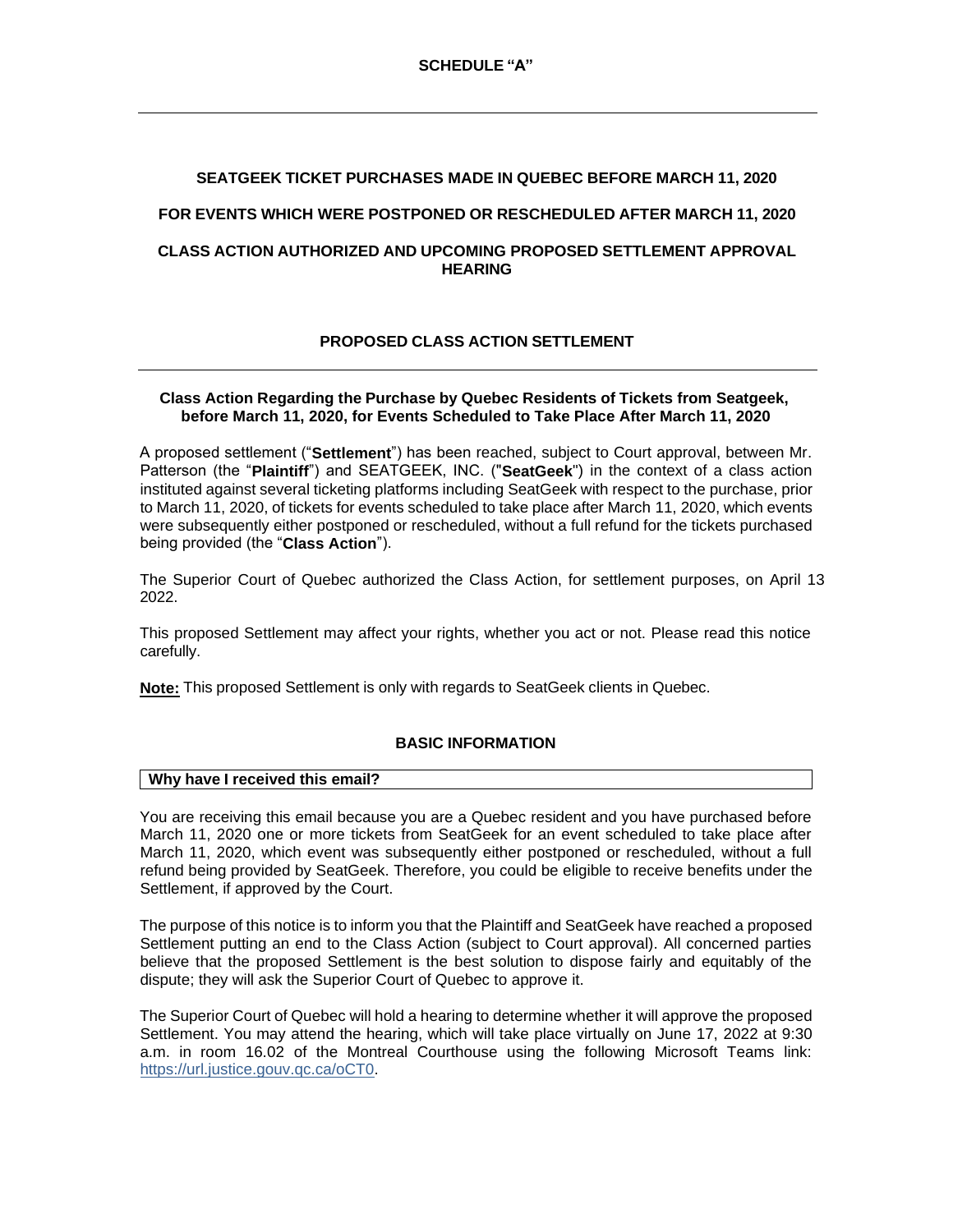## **What was the purpose of the Class Action?**

According to the Plaintiff, SeatGeek allegedly engaged in illegal conduct by modifying its "Buyer Guarantee" and Terms of Use and by failing to fully reimburse Quebec residents for all amounts paid before March 11, 2020 for event tickets, which events were subsequently either postponed or rescheduled after March 11, 2020.

These allegations have not been proven in Court and are contested by SeatGeek, whose position is that they have complied at all times with all applicable legislation, including with respect to the modifications to its "Buyer Guarantee" and Terms of Use.

## **Who are the Group Members?**

You are a Group Member if you meet all of the following conditions:

1. You are a user of the SeatGeek Services that had a Quebec billing address associated with your Account at the time of purchase of the Ticket(s);

2. you have purchased before March 11, 2020 at least one ticket from SeatGeek to at least one event scheduled to take place after March 11, 2020, which event was subsequently either postponed or rescheduled ("**Ticket(s)**");

3. you have not already used the Ticket(s) to attend the event(s) to which the Ticket(s) grant access; and

4. you have not already been granted a refund or a credit for such Ticket(s).

# **SETTLEMENT SUMMARY**

## **What does the Settlement provide for?**

Without any admission of liability, for the purpose of avoiding a trial and the additional costs and expenses related thereto, SeatGeek agrees to the following:

1. Each Eligible Member shall be entitled to, alternatively, (i) retain his or her Ticket(s); or (ii) cancel the contract by which he or she purchased his or her Ticket(s) and receive a benefit in the form of a credit in an amount equal to one hundred and ten percent (110%) of the value of the Ticket(s)purchased (including all ticket prices paid, fees, taxes, additional services purchased such as parking, etc.); or (iii) cancel the contract by which he or she purchased his or her Ticket(s) and obtain the restitution of an amount equal to the value of the Ticket(s) purchased in cash (including all ticket prices paid, fees, taxes, additional services purchased such as parking, etc.), at the Eligible Member's option;

2. Implement a business practice change regarding tickets to events that have been postponed or rescheduled, providing for a refund upon a request being made by a Quebec resident.

## **Am I eligible to receive reparation?**

If you meet the four conditions described above to be a Group Member, if you have not already used your Ticket(s) to attend the events to which the Tickets grant access and if you do not wish to retain your Ticket(s), you could be eligible to receive a benefit in the form of a credit in an amount equal to one hundred and ten percent (110%) of the value of the Ticket(s) purchased (including all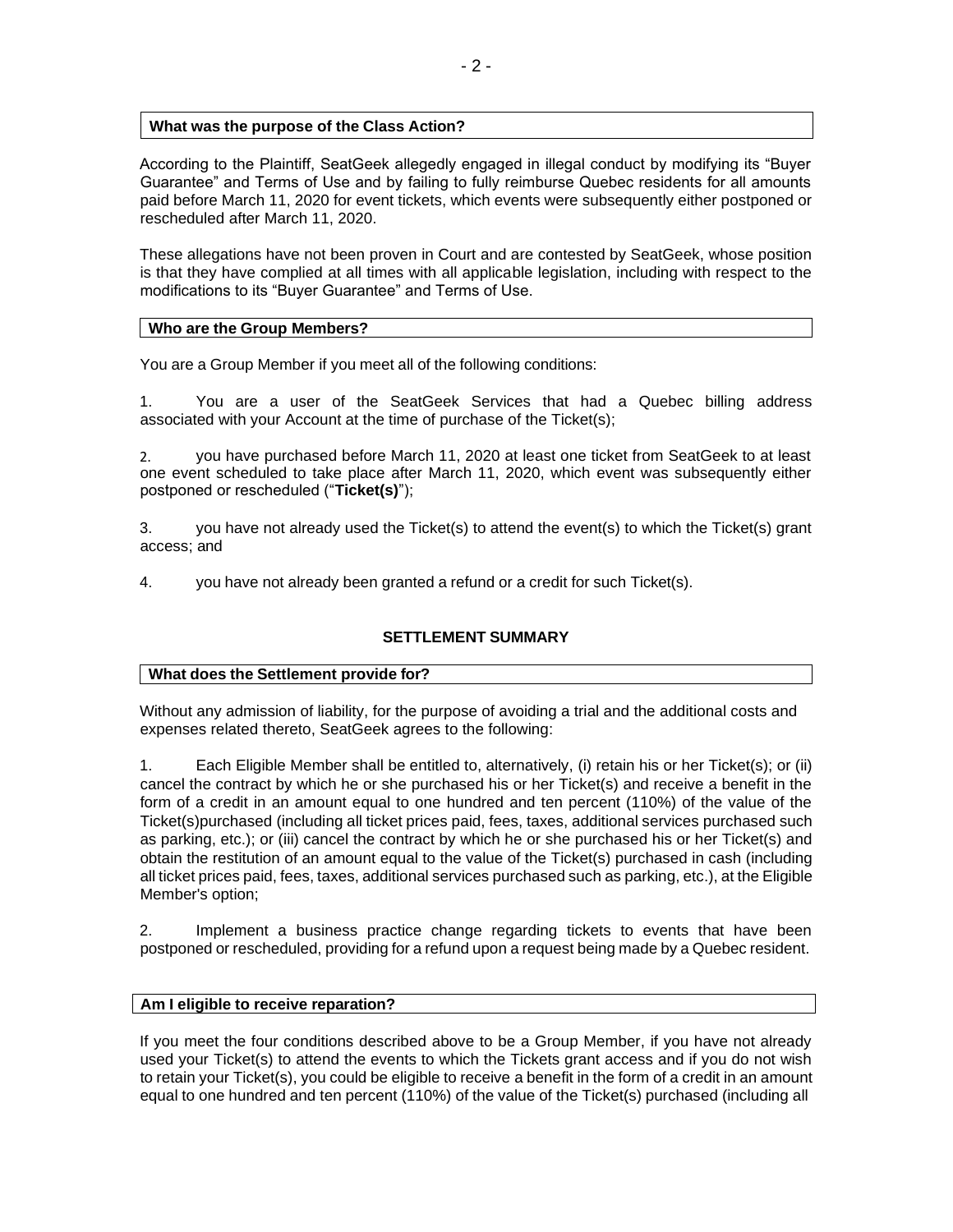ticket prices paid, fees, taxes, additional services purchased such as parking, etc), or an amount equal to the full value of the Ticket(s) purchased in cash (including all ticket prices paid, fees, taxes, additional services purchased such as parking, etc.) provided that you return your digital Ticket(s) to SeatGeek (physical event ticket need not be returned). **Should the Settlement be approved by the Superior Court of Quebec, you will receive a Notice of Approval of the Transaction inviting you to submit your claim by responding electronically to said Notice within the allotted claim deadline. The Notice of Approval of the Transaction will set out the three (3) options available to you, namely (i) to retain your Ticket(s), (ii) to receive a credit or (iii) to receive a cash refund**. If you do not submit your claim in a timely manner, you will be deemed to have elected to hold onto your Ticket(s) and you will no longer be eligible to receive benefits pursuant to this Settlement, but you will be bound by the remaining terms thereof.

# **OPTING OUT**

If you do not wish to be bound by this Class Action (and this proposed Settlement) for any reason whatsoever, you must take steps to exclude yourself from the Settlement Class, which will result in your exclusion from the Class Action (and the proposed Settlement).

## **What happens if I exclude myself?**

If you exclude yourself from the Class Action:

- 1. You will not receive any benefits under the proposed Settlement (if approved by the Court);
- 2. You will not be bound by the Class Action;

3. You could exercise your valid rights of action independently against Seatgeek, at your own costs and with your own legal advisers (strict legal delays apply); and

4. You will not be able to object to this proposed Settlement.

## **What happens if I do not exclude myself?**

If you do **not** exclude yourself from the Class Action:

1. You will be eligible to receive reparations under this proposed Settlement (if approved by the Court);

- 2. You will be bound by the Class Action;
- 3. You will give up the right to take your own legal action against the SeatGeek; and
- 4. You will be able to object to the proposed Settlement.

If you do not exclude yourself from the Class Action and the proposed Settlement is approved, you give up the right to take legal action against SeatGeek with respect to the purchase of Tickets from SeatGeek before March 11, 2020 to events scheduled to take place after March 11, 2020, which events were subsequently either postponed or rescheduled.

## **How can I exclude myself?**

To exclude yourself from the Class Action (opt out), you must send to the clerk of the Superior Court of Quebec, a duly signed request for exclusion containing the following information: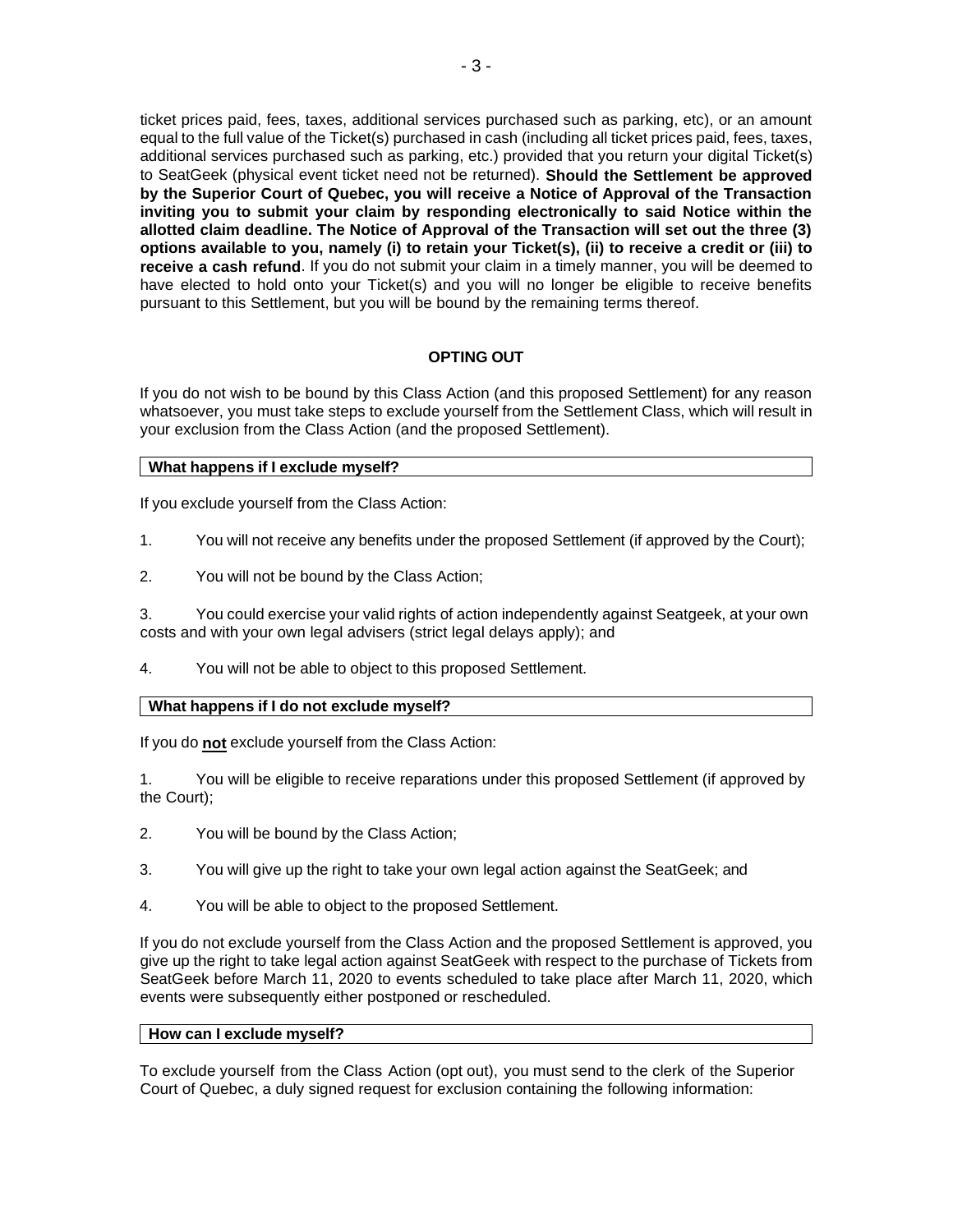1. The Court docket number of the Class Action: *Patterson v. Ticketmaster et al.* C.S.M. 500- 06-001066-204;

- 2. Your name and contact information;
- 3. An affirmation that you used the SeatGeek services to purchase your ticket;
- 4. Your email address associated with your SeatGeek account.

The request for exclusion must be sent by registered or certified mail before June 2, 2022, to the Court, at the following addresses:

> Greffe de la Cour supérieure du Québec **PALAIS DE JUSTICE DE MONTRÉAL** 1 Notre-Dame Street East Room 1.120 Montreal, Quebec H2Y 1B5 **Reference:**

#### **Patterson v. Ticketmaster et al. - Class Action C.S.M.: 500-06-001066-204**

With a copy to Class Counsel:

#### **Lex Group Inc. Mtre David Assor** 4101 Sherbrooke St. W. Westmount, Quebec, H3Z 1A7

#### **OBJECTION TO THE SETTLEMENT**

You can tell the Court that you do not agree with this proposed Settlement.

#### **How can I tell the Court that I do not agree with this proposed Settlement?**

To present your objection to the Court, you are required to inform Class Counsel and Counsel for SeatGeek in writing of the reasons for the Objection by communicating, before June 2, 2022, a document containing the following information:

- (a) The Court and Court docket number of the Class Action: *Patterson v. Ticketmaster et al.* C.S.M. 500-06-001066-204;
- (b) The name and contact information of the Settlement Class Member who is raising an Objection. If the objecting Settlement Class Member is represented by a lawyer, his or her contact information must be provided;
- (c) An affirmation that the Settlement Class Member used the SeatGeek Services to purchase his or her Ticket;
- (d) The Settlement Class Member's email address that is associated with his or her Account;